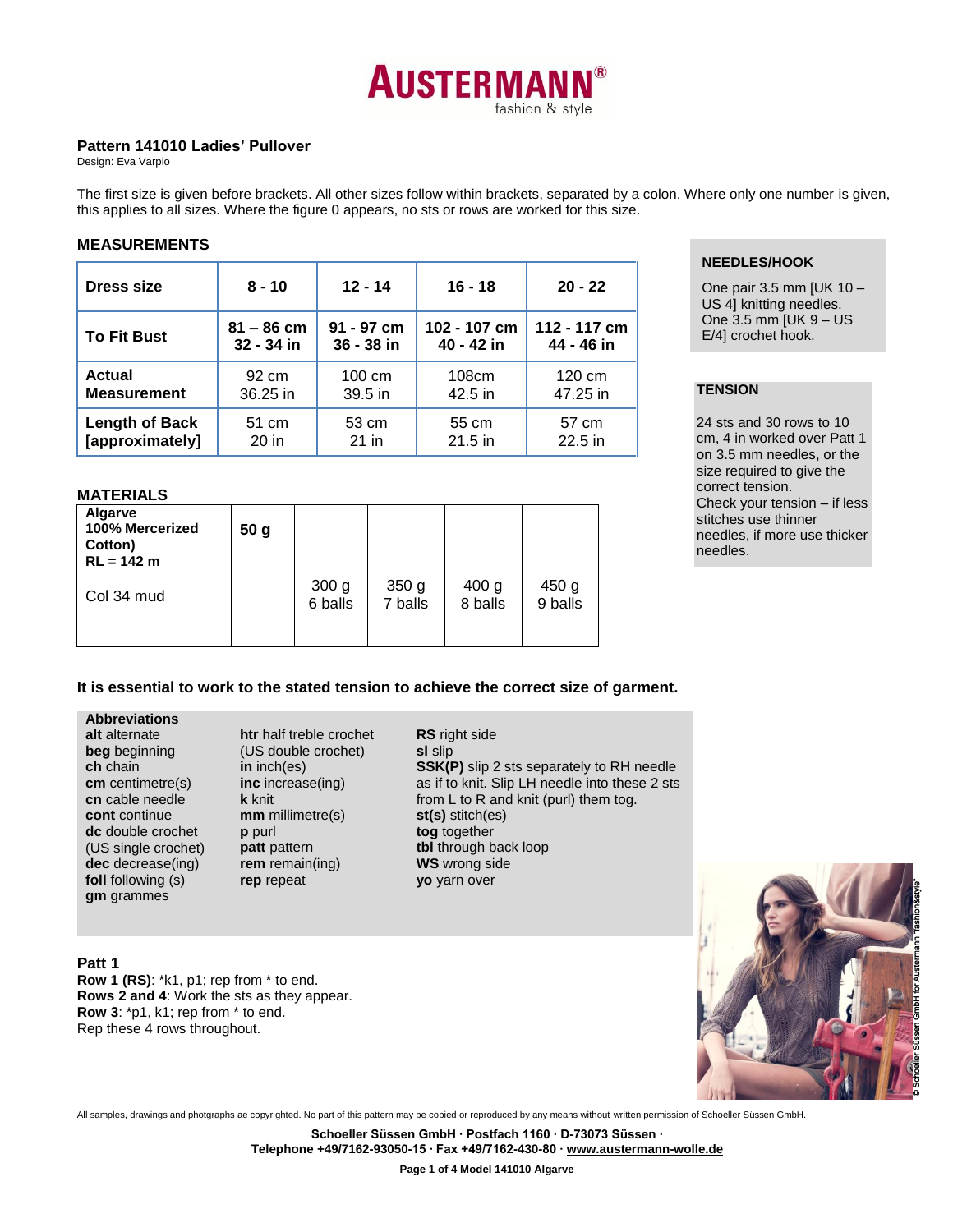

# **Patt 2**

**Cable Pattern** (also refer to chart)

Only RS rows of chart are shown. Work WS rows as they appear unless otherwise stated in the stitch key. Purl the yos. Work the 68 sts.

Over the outer 24 sts each side, rep rows 1 – 24 throughout. Over the centre 20 sts, rep rows 1 – 30 throughout.

#### **Patt 3**

**Garter stitch** (g-st)

K every row

# **PULLOVER**

#### **BACK**

Using 3.5 mm needles, cast on 102 [112:122:136] sts and knit 2 rows.

**Next row (RS):** (k1, p1) 8 [11:13:17] times, k 1 [0:1:0] for 17 [22:27:34] sts in Patt 1; k1 tbl, yo, S2KP, yo, k1 tbl, p2, k8, p2, k1 tbl, yo, S2KP, yo, k1 tbl, p2 (first 24 sts of chart); p7, Cr6F (sl 3 sts to cn and hold to front of work, k3, k3 from cn), p7 (centre 20 sts of chart), p2, k1 tbl, yo, S2KP, yo, k1 tbl, p2, k8, p2, k1 tbl, yo, S2KP, yo, k1 tbl (last 24 sts of chart); k 1 [0:1:0], (p1, k1) 8 [11:13:17] times for 17 [22:27:34] sts in Patt 1.

Cont in patt as set until work meas 33 [34:35:36] cm from beg.

#### **Armhole Shaping**

Cast off 3 sts at beg of next 2 rows, 2 [2:2:3] sts at beg of next 2 rows.

**Dec row:** Patt 1 st, k2tog (or p2tog depending on patt), patt to last 3 sts, SSK (or SSP depending on patt), patt 1 st.

Rep dec row every row 9 times more, then every foll alt row 9 [11:13:15] times.

AT THE SAME TIME, when work meas 45 [47:49:51] cm from beg, work as foll:

#### **Placket Shaping**

Divide work in half and work both sides separately, working armhole decs as set, until work meas 51 [53:55:57] cm from beg. Cast off rem 27 [30:33:37] sts each side.

# **FRONT**

Work same as back until work meas 30 cm from beg, ending with a chart row 4 of centre cable patt. **Right Neck and Armhole Shaping** First work the sts on right-hand side (beg of a RS row) as foll: **Next row (RS):** Patt 51 [56:61:68] sts, place rem sts on a st holder. **Next row (WS):** Cont even in patt. **Dec row (RS):** Patt to last 4 sts, k2tog, patt 2 sts. Rep dec row every foll alt row 6 times more. Patt 2 rows without shaping. **Inc row (RS):** Patt to last 3 sts, M1 pwise, patt 3 sts. Rep inc row every foll alt row 6 times more. Patt 2 rows without shaping. Rep these 32 rows for diamond patt, AT THE SAME TIME, when work meas 33 [34:35:36] cm from beg, work armhole decs at beg of RS rows or end of WS rows same as Back. When work meas 51 [53:55:57] cm from beg, cast off rem 27 [30:33:37] sts. **Left Neck and Armhole Shaping** Sl sts from holder to work next row from RS as foll: **Next row (RS):** Patt 51 [56:61:68] sts. **Next row (WS):** Cont even in patt. **Dec row (RS):** Patt 2 sts, k2tog, patt to end. Rep dec row every foll alt row 6 times more. Patt 2 rows without shaping. **Inc row (RS):** Patt 3 sts, M1 pwise, patt to end. Rep inc row every foll alt row 6 times more. Patt 2 rows without shaping. Rep these 32 rows for diamond patt, AT THE SAME TIME, when work meas 33 [34:35:36] cm from beg, work armhole decs at beg of WS rows or end of RS rows same as Back. When piece meas 51 [53:55:57] cm from beg, cast off rem 27 [30:33:37] sts.

All samples, drawings and photgraphs ae copyrighted. No part of this pattern may be copied or reproduced by any means without written permission of Schoeller Süssen GmbH.

**Schoeller Süssen GmbH ∙ Postfach 1160 ∙ D-73073 Süssen ∙**

**Telephone +49/7162-93050-15 ∙ Fax +49/7162-430-80 [∙ www.austermann-wolle.de](http://www.austermann-wolle.de/)**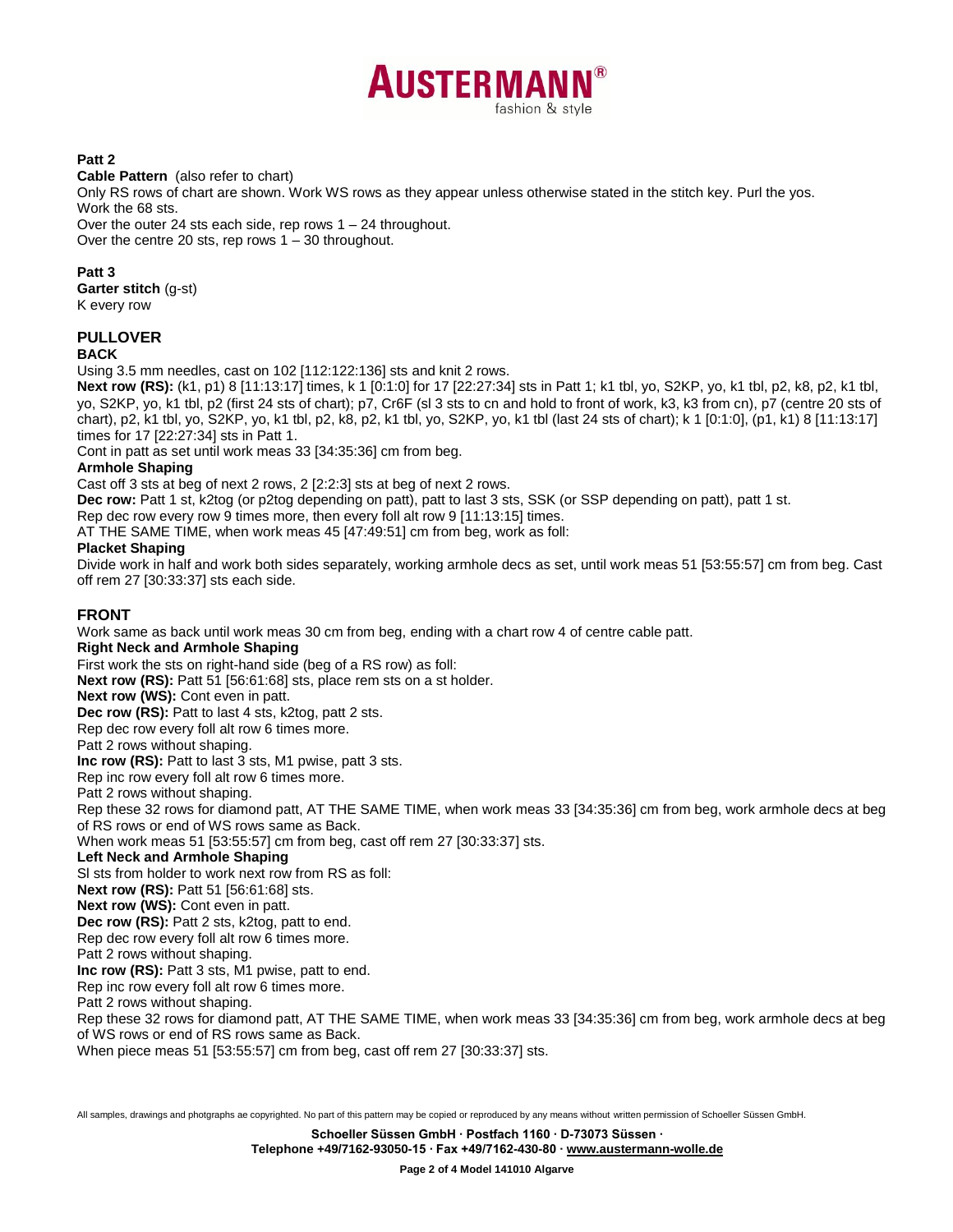

# **SLEEVES (both alike)**

Using 3.5 mm needles, cast on 52 [52:56:56] sts and k 2 rows.

**Next row (RS):** [k1, p1] 4 [4:5:5] times, k1 for 9 [9:11:11] sts in Patt 1; k1 tbl, yo, S2KP, yo, k1 tbl, p2; p7, Cr6F, p7; p2, k1 tbl, yo, S2KP, yo, k1 tbl (sts between arrows A and B); k1, (p1, k1) 4 [4:5:5] times for 9 [9:11:11] sts in Patt 1.

Cont in patt as set and work incs as foll:

## **Side Shaping**

Inc 1 st each side every foll 10th row 9 times [every foll 8th row 8 times and every foll 6th row 4 times:every foll 8th row 7 times and every foll 6th row 5 times:every foll 6th row 14 times]. Work inc sts into Patt 2 = 70 [76:80:84] sts.

Cont in patt as set until work meas 33 [32:31:30] cm from beg.

#### **Cap Shaping**

Bind off 3 sts at beg of next 2 rows, 2 sts at beg of next 2 rows.

**Dec row:** Patt 1 st, k2tog (or p2tog depending on patt), patt to last 3 sts, SSK (or SSP depending on patt), patt 1 st.

Rep dec row every row 9 times more, then every foll alt row 12 [13:14:15] times.

When work meas 48 [47:46:45] cm from beg, cast off rem 16 [20:22:24] sts.

Work 2nd sleeve in same way.

# **TO MAKE UP**

Pin pieces to measurements, cover with clean, damp towels and allow to dry. Join shoulder seams with mattress stitch. Set in sleeves. Join side and sleeve seams with mattress stitch. With 3.5 mm crochet hook, work 1 row dc evenly along back placket. **Left Neck Crochet Border**

# Beg at the top of the shoulder at the left neck edge.

**1strow**: Work 3 dc along edge of diamond, ch 25, work 3 dc in the next diamond point below, ch 25, work 3 dc in the beg of neck shaping, ch 1, turn.

**2nd row**: Work dc in each st, ch 2, turn.

**3rd row**: \*work 1 htr in next st, ch 1, skip 1 st; rep from \* to end. Ch 1, turn.

# **4th row**: Work dc in each st.

#### **Right Neck Crochet Border**

Work in reverse of left neck border, beg at beg of neck shaping. Sew the narrow ends tog of border at the centre front and back.



All samples, drawings and photgraphs ae copyrighted. No part of this pattern may be copied or reproduced by any means without written permission of Schoeller Süssen GmbH.

**Schoeller Süssen GmbH ∙ Postfach 1160 ∙ D-73073 Süssen ∙**

**Telephone +49/7162-93050-15 ∙ Fax +49/7162-430-80 [∙ www.austermann-wolle.de](http://www.austermann-wolle.de/)**

**Page 3 of 4 Model 141010 Algarve**